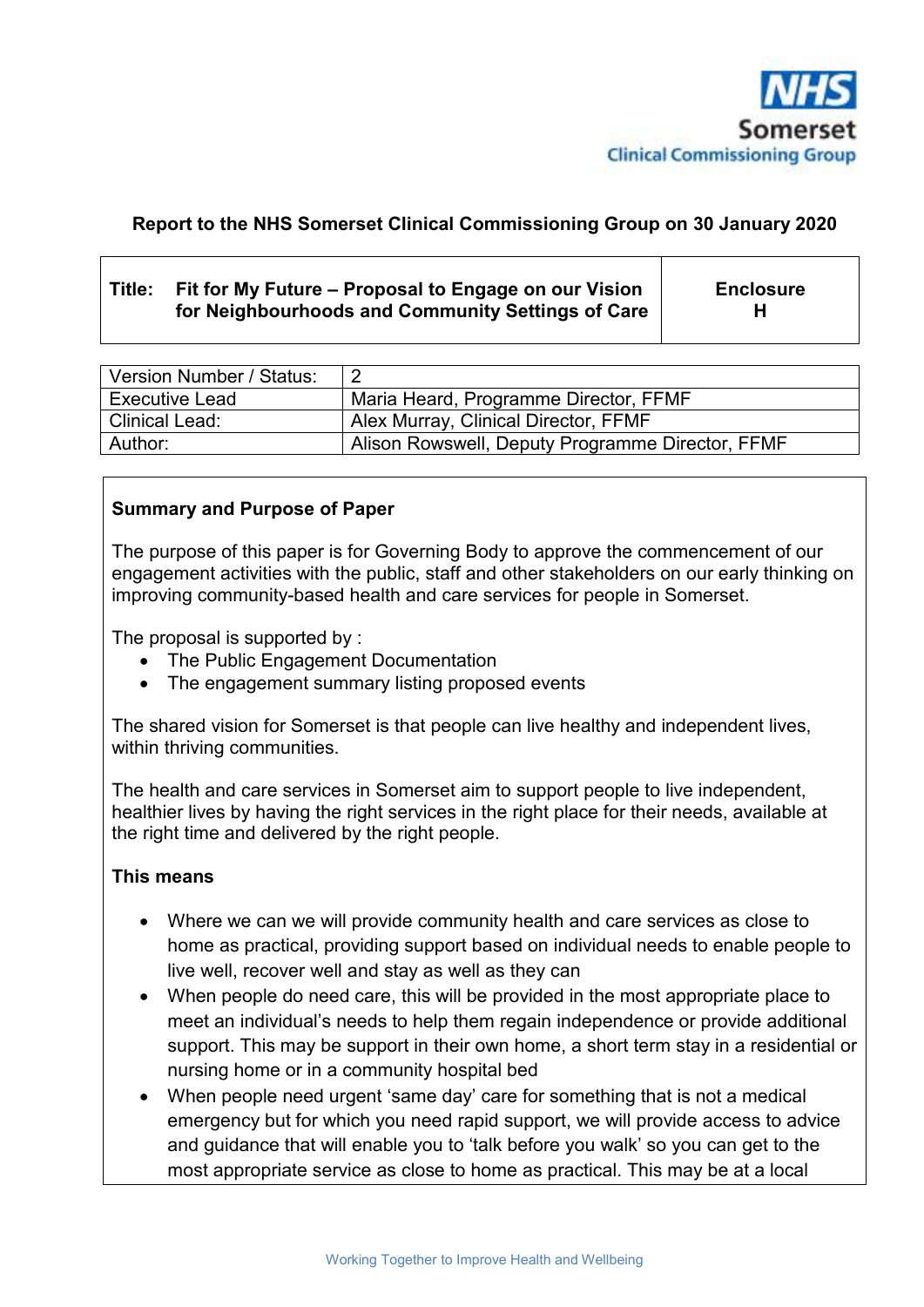pharmacy, an appointment at a GP surgery or an appointment at an Urgent Treatment Centre which provide a range of diagnostic services, such as x-ray and some blood tests, 7 days a week.

• The changes to our services will help us support our dedicated and hardworking staff by providing more opportunities to work flexibly, offering more career opportunities with a greater range of potential roles, and the support and training to thrive in those roles.

### **Why we need to change**

Our health and care services in Somerset are not currently organised in the best way to support people to live independent, healthier lives.

Our population is changing and the support they need from our services is changing which means that our services must change too. The good news is that people are living longer but that means our health and care services need to care for more elderly people. In addition, more people are living with long-term conditions which affect their physical and mental wellbeing.

Our health and social care services must adapt and we have an exciting opportunity to reshape and improve them.

Considering how people's care needs have changed, we know that we have not got the balance right between services that support people to live well, live well with their long term conditions; services that provide care in people's own homes or a residential or nursing home; and care provided in a hospital bed.

We have begun to successfully develop alternative services. Our Rapid Response Service, which started in November 2018 and provides care in the community for frail elderly people, has supported more than 1,000 people to stay in their own homes in its first year. Home First which supports patients to leave hospital either by providing care at home, in a residential or nursing home or in a community hospital bed, has helped 5,000 people to get home from hospital faster.

We have an opportunity to invest in more of these community services that promote independence, support you or your family members in your communities - at home or in a residential or nursing home - and to do this we will need to spend less money on community hospital bed-based care.

We also know from patient and carer feedback that people do not always know where best to go when they need "same day" help for something that is not a medical emergency that requires you to go to A&E - but for which you need rapid support. We would like to provide "talk before you walk" guidance to help you access the most appropriate service for your needs as close to home as practical.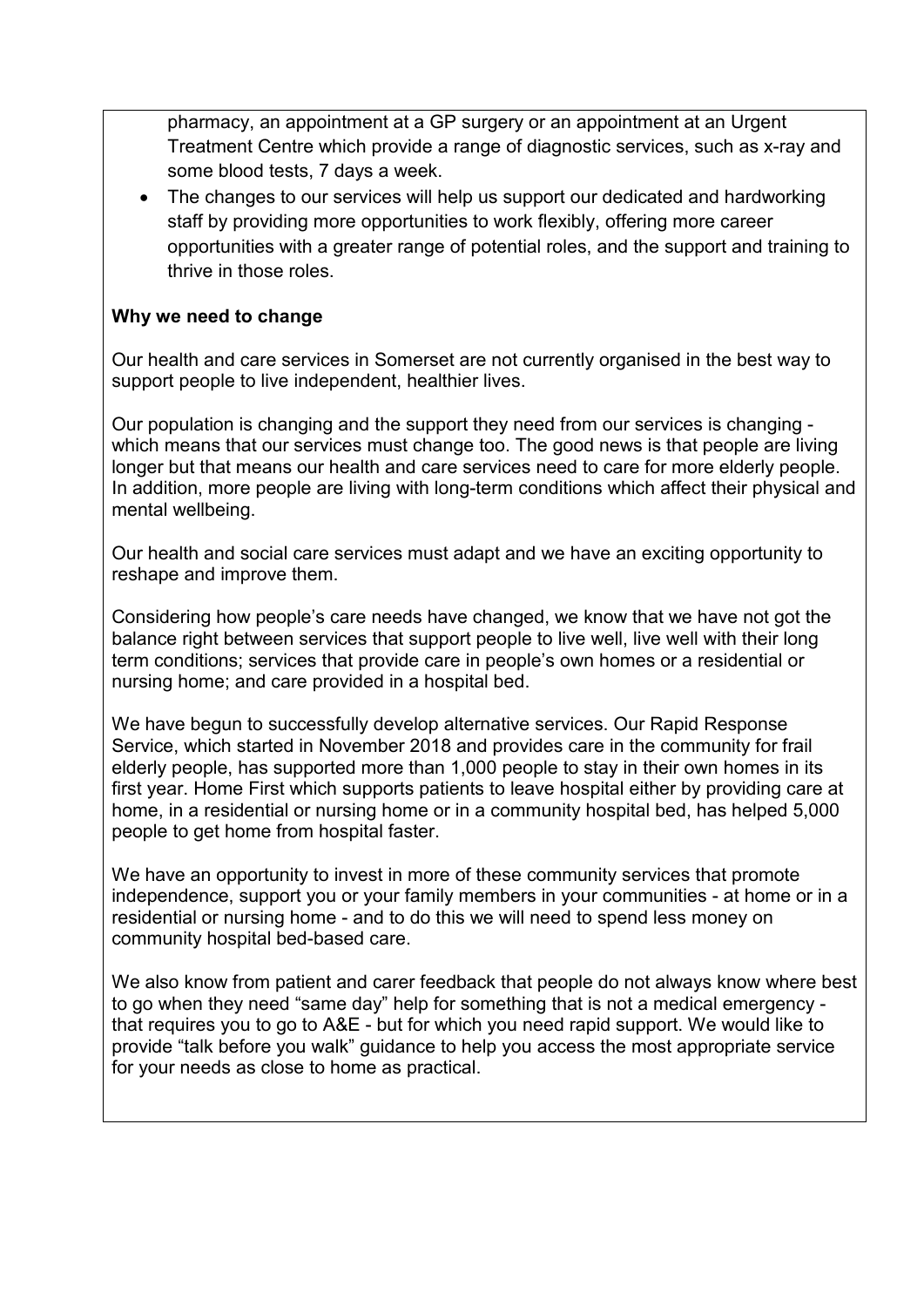

### **Our early thinking explained**

**Community health and care services will be provided as close to home as practical, providing support based on individual needs to enable people to live their best life – supporting them to live well, recover well and stay well.** 

People will be able to access the right level of care for their needs within their local community, as close to home as practical. This will range from support to stay well, support to recover well or manage a long term condition, through to care and support at the end of life.

Integrated health and care teams will work together in local areas to achieve this. Teams will include GPs, nurses, pharmacists, physiotherapists, paramedics and social workers as well as partners from the voluntary and community sector such as Somerset Community Connect, Village Agents or Health Connectors, home support from the Red Cross.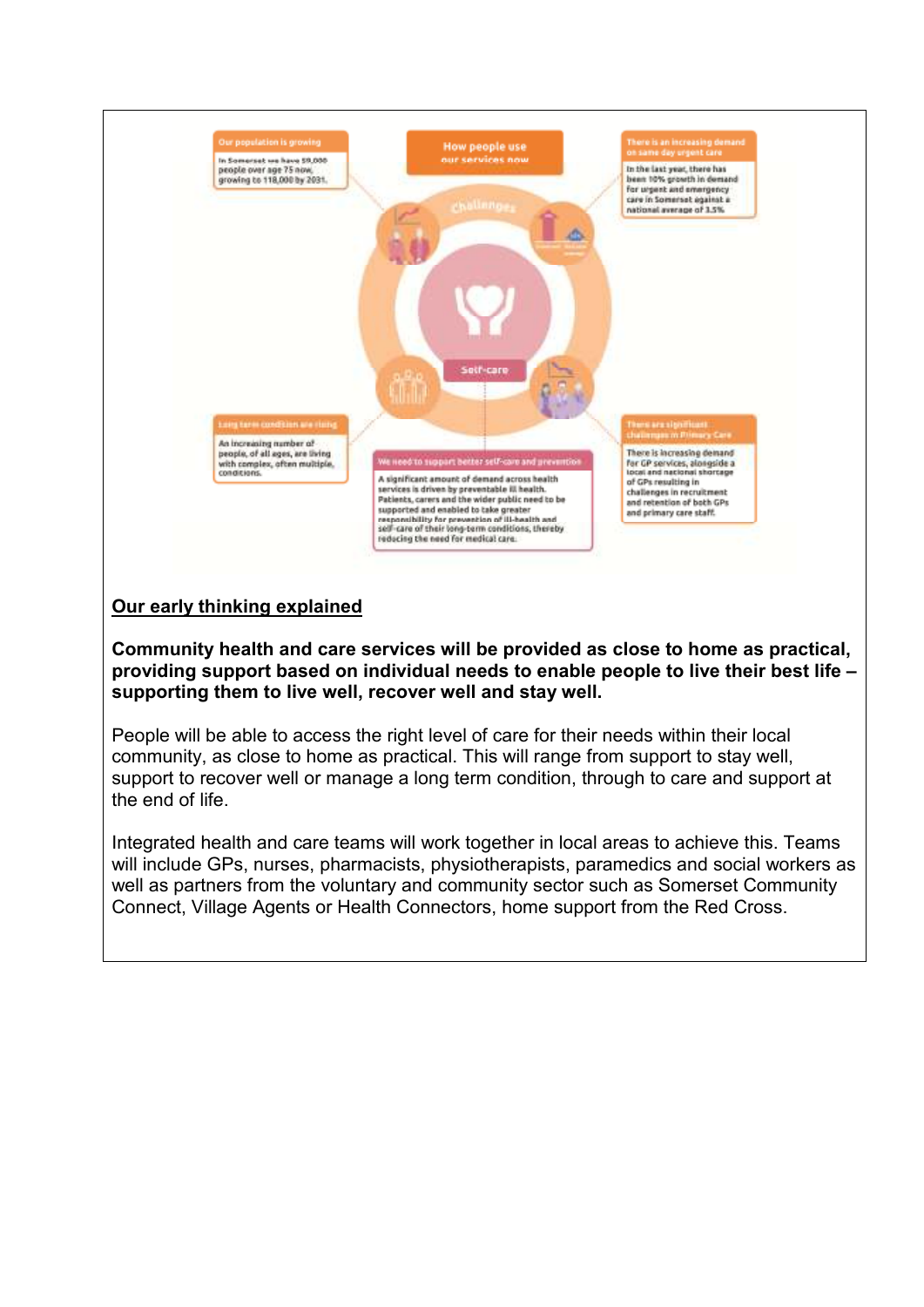#### **Our emerging community** model in Somerset



Where people need help to regain independence or additional support, care will be provided in the most appropriate place for their needs which may be support in their own home, a short stay in a residential or nursing home or a community hospital bed.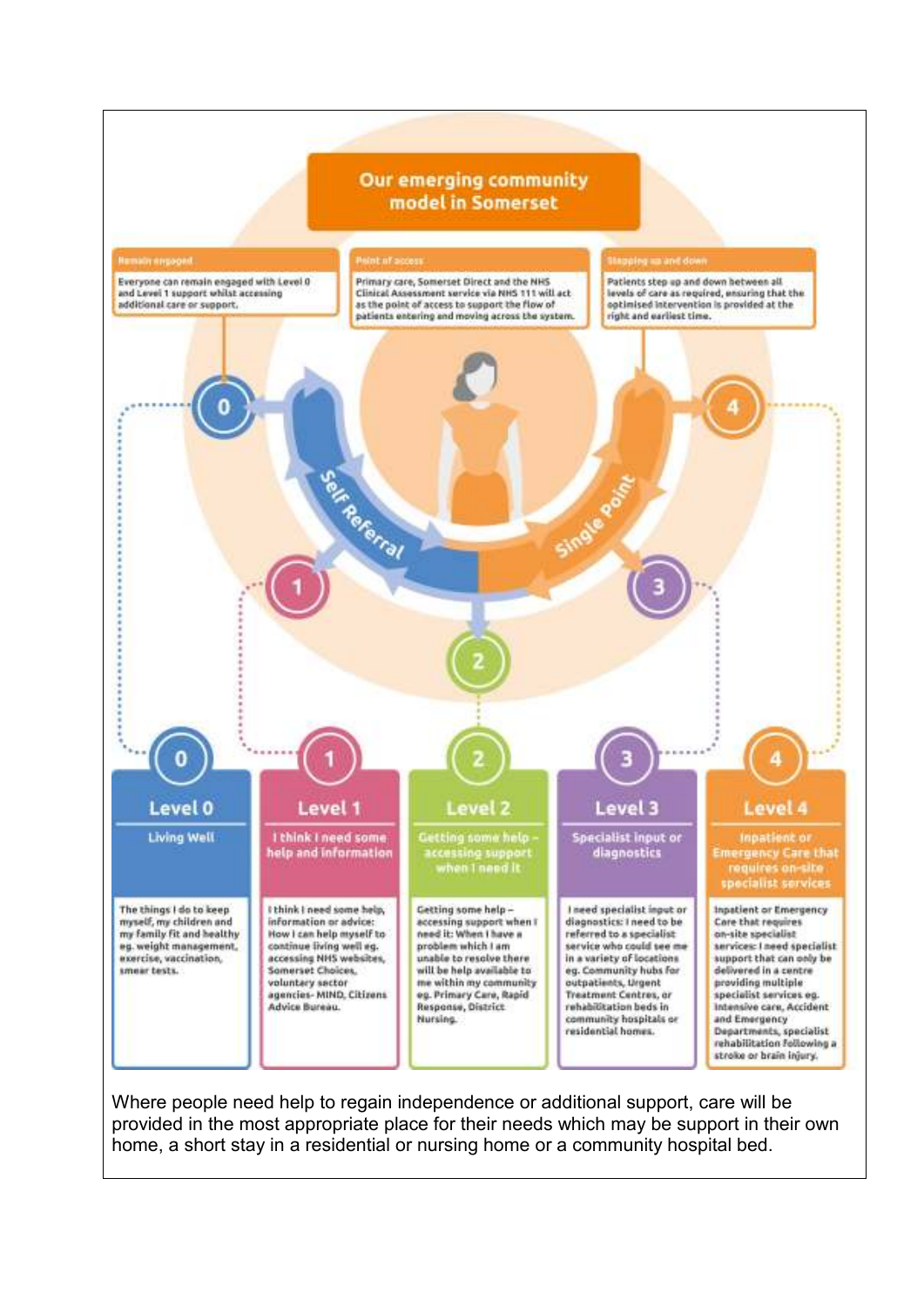If people need help to remain or regain independence, or need a bit of extra help, a range of services will be in place to support them in the most appropriate setting as close to home as appropriate for their needs and practical for the service.

We will develop community hubs that bring together in one place a range of services including mental health, district nursing, on the day treatment for some conditions, hospital outpatient appointments, and diagnostics tests such as x-rays.

We will develop innovative services that support people either in their own home or where they live, depending on their care and support needs. By investing in and developing these services we will help people to remain independent with the necessary support in place for as long as possible.

We will continue to provide community hospital beds for those people for whom that is the best place to receive care. We have proportionately more community hospital beds and fewer services that deliver care in people's own homes or in a residential or nursing home than other parts of the country. When we reviewed how we used our hospital beds it showed that two thirds of the people who were cared for in those hospital beds could have been cared for differently, and last winter we did not use all our community hospital beds.

In the future we would like to provide fewer hospital beds, invest money to develop services that support people in their own homes or in a residential or nursing home bed, and ensure that our community bed units are optimally configured so that they are not as susceptible to staffing shortages.

**When you need "same day" help for something that is not a medical emergency but for which you need rapid support, we will make sure you have access to "Talk before you walk' guidance to help you access the most appropriate service as close to home as practical. This may be at a local pharmacy, an appointment at a GP surgery or an appointment at an Urgent Treatment Centre.** 

By ringing NHS111, their GP surgery or Somerset Direct (Somerset County Council's central contact centre) people will speak to a trained professional who will assess their needs and direct them to the most appropriate care option as close to home as practical and support them wherever possible to access the service.

Options would include:

- advice on how to care for themselves effectively
- support from a range of local agencies, for example the Alzheimer's Society or MIND
- access to support from social care
- visit to a local pharmacy or other community resource (such as a dentist or optician)
- an appointment at a GP surgery with a GP, nurse or other health professional
- visit to the local Urgent Treatment Centre with an appointment booked for you
- emergency care via A&E or 999.

This approach will save time and unnecessary travel. It will also direct people to the most appropriate service for them, first time, and direct them to support as close to home or work as practical and help us to make sure that services are used appropriately and most effectively.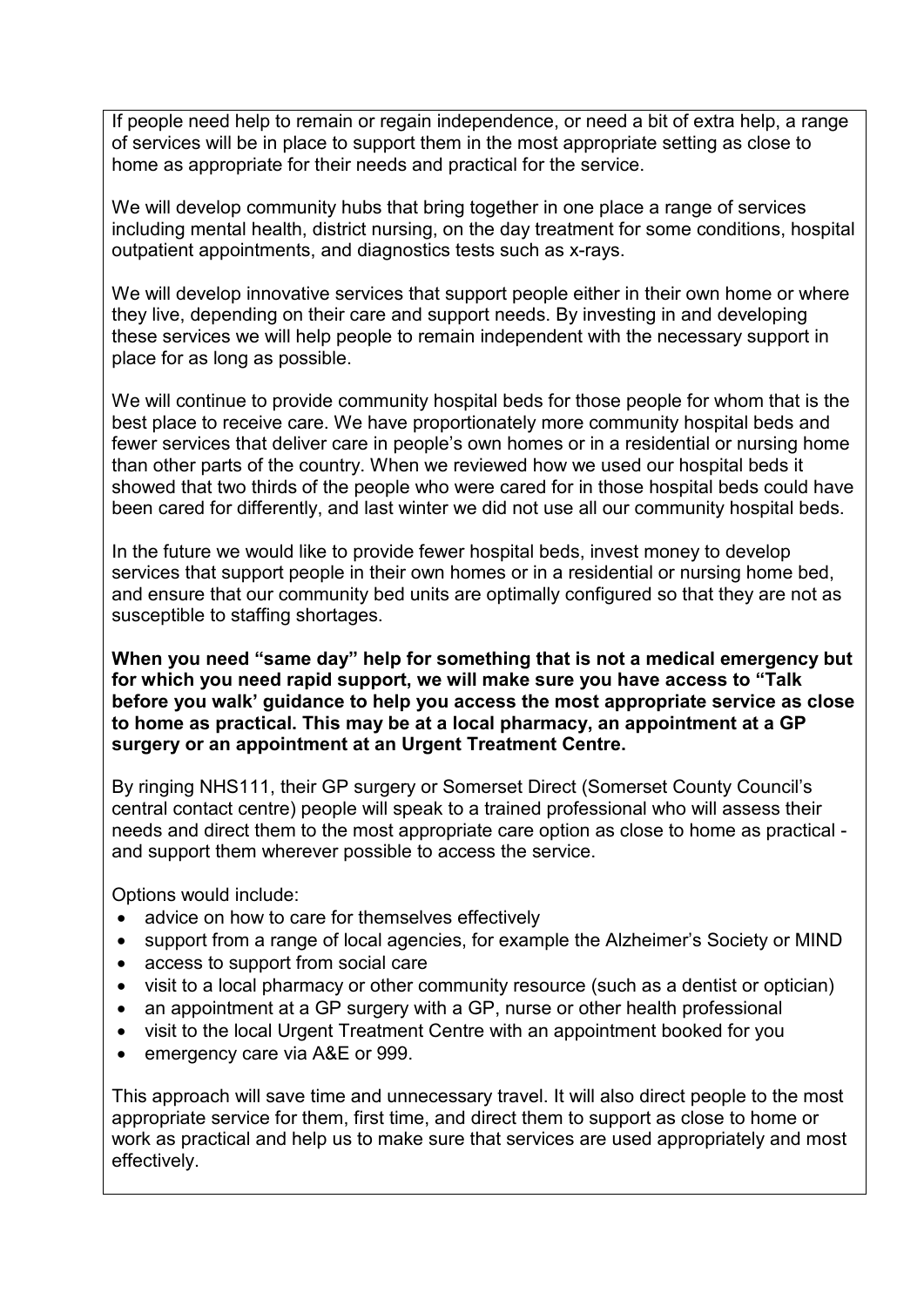

The NHS has recommended that Urgent Treatment Centres, which provide a greater range of services and a higher level of care than current Minor Injury Units, are opened across the country. They will be open for a minimum of 12 hours a day, provide a greater range of diagnostic services (for example, x-ray and some blood tests) 7 days a week, be supported by GPs and have the facility to book appointments in advance through NHS111 or your local GP surgery.

In Somerset it will not be practical or affordable to replace every Minor Injury Unit with an Urgent Treatment Centre so we will have to consider how many we need for the county. This means that some Minor Injury Units would close while others would be replaced by Urgent Treatment Centres.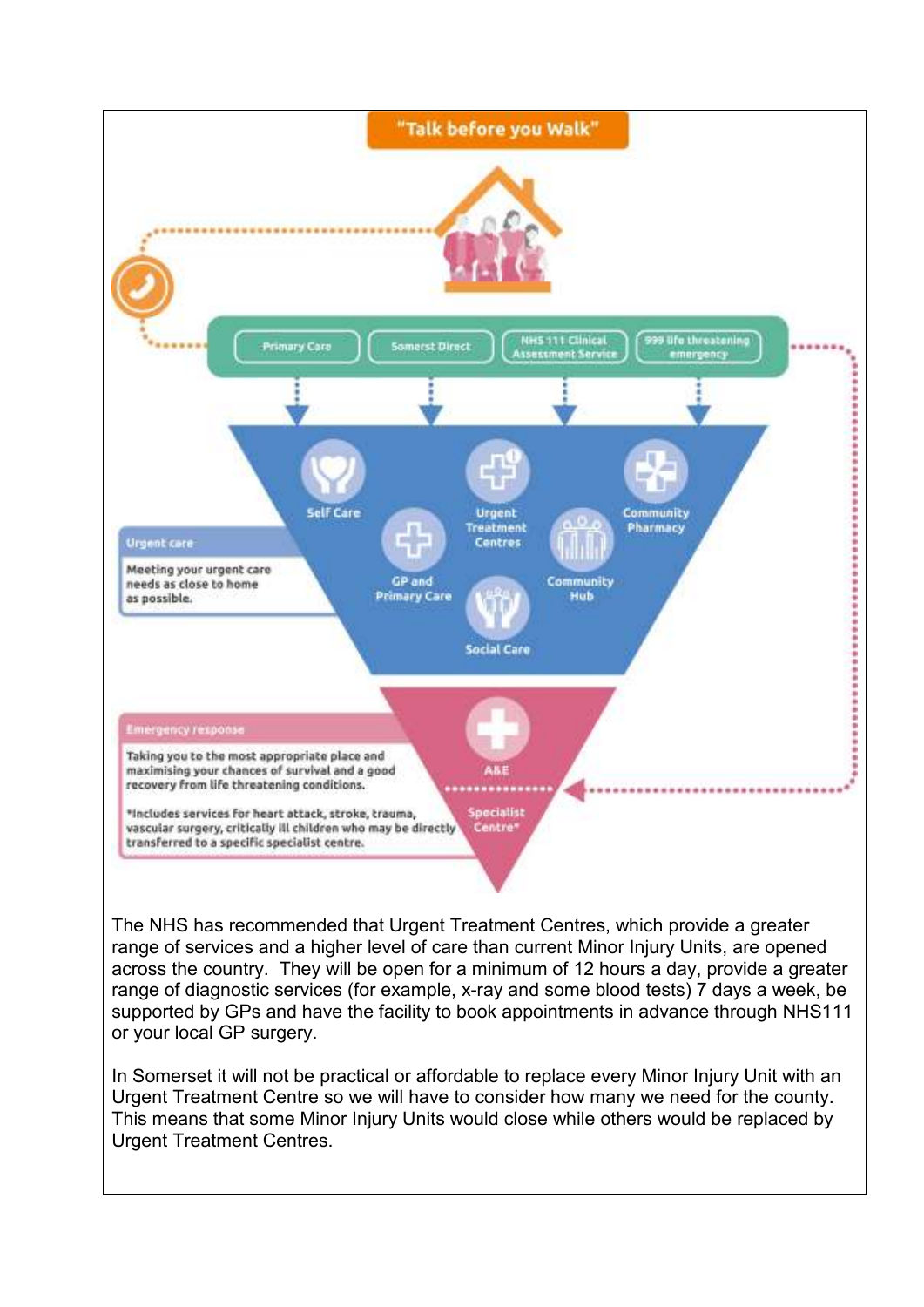**We will support our dedicated and hardworking staff by providing more opportunities to work flexibly, offering more career opportunities with a greater range of potential roles, and the support and training to thrive in those roles.** 

We believe that, by working differently and providing a greater range of services, we will remove some of the barriers that frustrate staff, and improve their satisfaction within their roles. This approach will help us to attract staff to Somerset and retain staff within our services against a backdrop of national staff shortages.

# **Next Steps**

Our engagement activities will commence on the afternoon of Thursday 30 January 2020. We aim to talk to as many people in Somerset as we can about these proposals. Using the feedback we get, we will develop a set of potential options to deliver community health and care services in the future. These will be explored in detail, with sound evidence to demonstrate the pros and cons of each option. We will work with a dedicated stakeholder reference group (this means a group of people who will represent the interests of a wide range of patients, carers, health and care staff, the public and voluntary and community sector organisations) throughout. They will help us to review and identify a series of options that we will then talk further to the public about as part of a later public consultation.

We will keep Governing Body members up to date with progress being made within the Fit for My Future programme.

#### **Recommendations and next steps**

**The Governing Body are** requested to:

- *Approve* the contents of this report
- *Approve* the commencement of public engagement on the vision for Neighbourhoods and Community Settings of Care

| <b>Impact Assessments - key issues identified</b> |                                                                                                                                                                                                               |  |  |  |
|---------------------------------------------------|---------------------------------------------------------------------------------------------------------------------------------------------------------------------------------------------------------------|--|--|--|
| <b>Equality</b>                                   | Within the options appraisal process which will be undertaken the impact<br>on equalities will be reviewed.                                                                                                   |  |  |  |
| Quality                                           | Within the options appraisal process which will be undertaken there are<br>several areas which will be reviewed for Quality of Care looking at the<br>impact on patient/service user outcomes and experience. |  |  |  |
| <b>Privacy</b>                                    | The Community Hospital inpatient wards will be fully compliant with the<br>required regulations in relation to privacy and dignity.                                                                           |  |  |  |
| <b>Engagement</b>                                 | Engagement is being proposed to be undertaken before proceeding to<br>full formal public consultation.                                                                                                        |  |  |  |